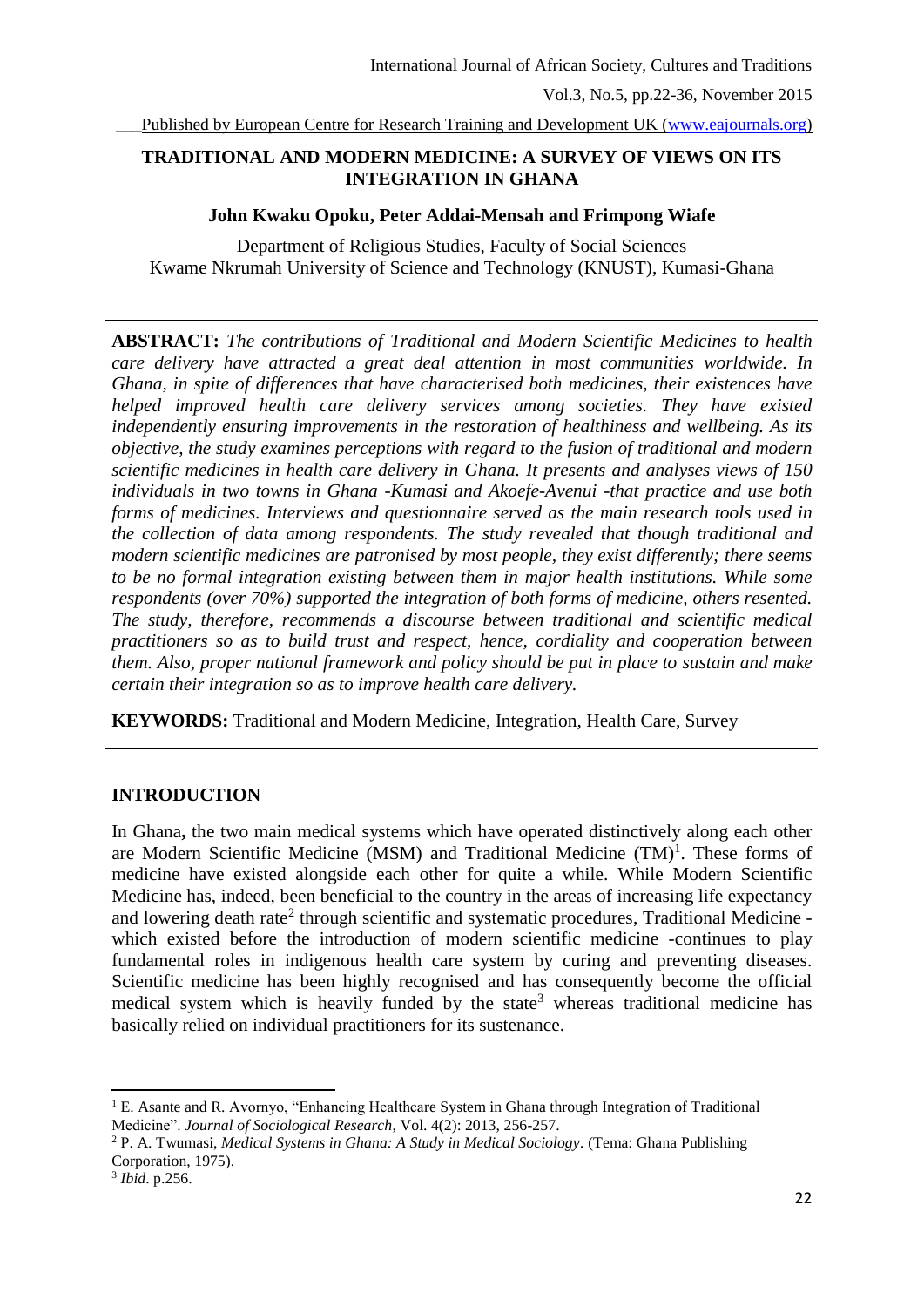Published by European Centre for Research Training and Development UK [\(www.eajournals.org\)](http://www.eajournals.org/)

Notwithstanding, Traditional Medicine plays a very important complementary role in health care delivery and the dependency on traditional medicine continues to soar due to the increasingly expensive nature of modern scientific health care. According to the World Health Organisation (WHO) Report (2002) on Traditional Medicine, approximately 70 per cent of the population in the developing world, especially Africa, depends on medicinal plants to meet their health care needs. <sup>4</sup> For that reason, the need has always arisen to inculcate traditional medicine in modern scientific medicine. This has therefore brought the issue of integrating these medical systems into the fore-front of modern medical debate. In fact, the relevance of these medicines in the traditional Ghanaian community can in no way be underestimated. They have in several ways influenced human health restorations either physically or spiritually.

### **DESCRIPTION OF MAJOR CONCEPTS**

#### **Traditional Medicine**

**.** 

Traditional medicine is defined by the World Health Organisation as **"**the sum total of the knowledge, skills, and practices based on the theories, beliefs, and experiences indigenous to different cultures, whether explicable or not, used in the maintenance of health as well as in the prevention, diagnosis, improvement or treatment of physical and mental illness."<sup>5</sup> In some countries, alternative medicine and complementary medicine are used interchangeably with traditional medicine. Due to factors such as history, culture, personal attitudes and philosophy, practices in traditional medicine differ across countries.

The primary idea central to traditional medicine is that a "disease is a supernatural phenomenon governed by a hierarchy of vital powers beginning with a most powerful deity followed by lesser spiritual entities, ancestral spirits, living persons, animals, plants, and other objects". <sup>6</sup> These greater forces act together with one another and can either diminish or improve an individual's power. A lack of harmony leads to disease, and natural elements extracted from plants and animals can help cure the infirmity.<sup>7</sup> Even though specific practices vary between different tribes, all traditional medicine is based on the understanding that man is part of nature and health is a matter of balance.<sup>8</sup>

Traditional Medicine considers a holistic approach to the curing of diseases. According to Goldstein<sup>9</sup> as cited by Asante and Avornyo (2013), it takes the entire physical, mental,

<sup>4</sup> World Health Organisation, *WHO Traditional Medicine Strategy: 2002- 2005.* (Geneva: WHO Publication, 2002).

<sup>5</sup> World Health Organisation, *General Guidelines for Methodologies on Research and Evaluation of Traditional Medicine.* (Geneva: WHO Publication, 2001).

<sup>6</sup> R. Kale, "South Africa's Health: Traditional Healers in South Africa: A parallel health care system". *BMJ*, Vol. 310: 1995, 1182-1185.

<sup>7</sup> 'Traditional Medicine' (www.uniteforsight.org/global-health-delivery-challenges/module3: 8/10/2014).

<sup>8</sup> C. Crowshoe, *"*Sacred Ways of Life: Traditional Knowledge. Prepared for The First Nation Centre National Aboriginal Health Organization"*. Traditional Medicine*. (2005).

<sup>(</sup>www.fnhc.ca/index.php/health\_actions/traditional \_medicine/: 23/09/2014).

<sup>9</sup> M. S. Goldstein, "The Growing Acceptance of Complementary and Alternative Medicine". In: C. Bird, P. Conrad & A.M. Fremont (Eds.), *Handbook of Medical Sociology*. (New Jersey: Prentice Hall, 2000). pp.284- 295.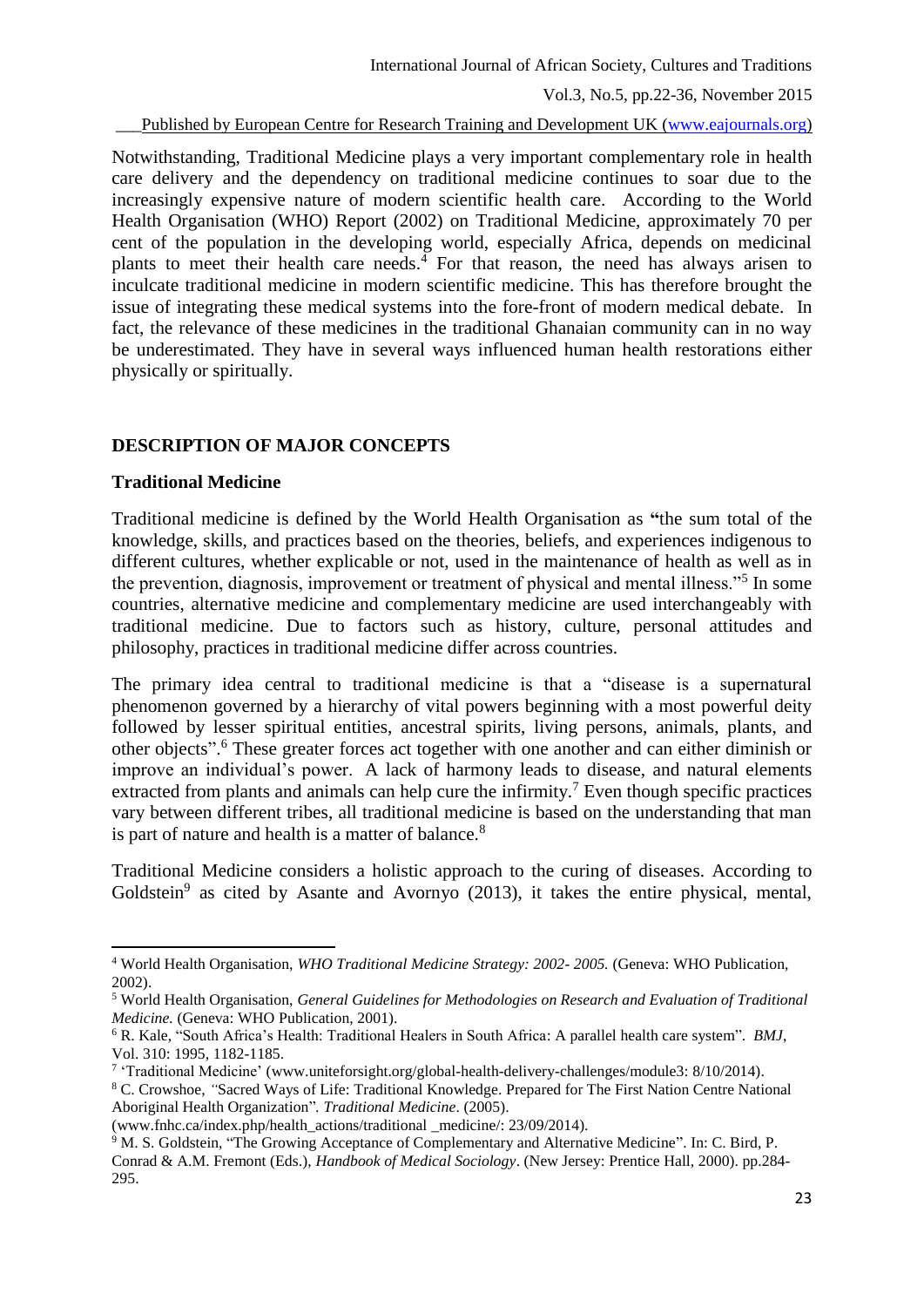Published by European Centre for Research Training and Development UK [\(www.eajournals.org\)](http://www.eajournals.org/)

spiritual, and social makeup of the individual in understanding the origins of illness<sup>10</sup>. Among the Akan in Ghana, for instance, diseases are classified into two (2) types; '*bonsam yaree'* which literally means diseases caused by malevolent spirits, and '*honam yaree'* -diseases caused by the impairment of the body due to microbes in the environment. Treatment of any kind of illness involves either the use of herbs or ritual, but most often treatment is both natural and spiritual. This is to emphasise the holistic quality of all traditional medicines that are applied for disease treatment in African societies. Normally, people use traditional medicine for treating chronic diseases, for diseases related to psychological and social disruption and reproductive systems, for diseases that are slow in responding to treatment or deemed to be 'magical' in origin and to maintain a good health condition. However, aside its effectiveness, researches have shown that most people patronise traditional medicine due to its affordability, accessibility and availability.

## **Modern Scientific Medicine**

Scientific medicine -sometimes referred to as 'orthodox medicine' -can be termed as a system of care that is based on the knowledge attained from a scientific process (i.e., through observation and research). Scientific medicine, like Traditional Medicine, is also considered a friend to the society since it endeavours to help maintain and restore the physical health of people within society. Modern scientific medical practitioners treat the person (body) in isolated parts and believe it has power and knowledge to fix an innate system by interfering in its normal homeostasis using powerful man-made chemicals. This act is in contrast with the traditional medical practitioner who believes any illness means the whole body must be brought back into health using natural tools the body has evolved to make use of, and the illness will resolve as health is restored $11$ .

Although scientific medicine emphasizes on the physical and mental health of a person, the spiritual aspect of the person is not taken into consideration. But recent debates on spirituality and health and works by researchers such as Harold G. Koenig<sup>12</sup>, Daaleman and Nease<sup>13</sup> among others, have confirmed that lack of recognition for the spiritual aspect of man can lead to disease and ill-health, hence, the need for holistic medicine.

### **Integration**

Integration (from the Latin *integer*, meaning whole or entire) generally means combining parts so that they work together or form a whole.<sup>14</sup> The concept of integration is considered, primarily, as a process of amalgamation, that is, two or more elements merged with sufficient interaction so that unity of the newly formed entity is achieved. The attributes of the concept of integration, therefore, include process, combination, interaction, and unity<sup>15</sup>.

**.** 

<sup>10</sup> *Ibid*.

<sup>&</sup>lt;sup>11</sup> "The Orthodox Medicine Model". (www.heattreat.ca/orthodoxmedicalmodel.php: 8/10/2014).

<sup>12</sup> H. G. Koenig, "Use of Religion by Patients with Severe Medical Illness". *Mind/Body Medicine,* Vol. 2: 1997, 31–36.

<sup>&</sup>lt;sup>13</sup> T. P. Daaleman and D. E. Nease, "Patient Attitudes Regarding Physician Inquiry into Spiritual and Religious Issues". *Journal of Family Practice*, Vol. 39: 1994, 564–567.

<sup>14</sup> T. Target, "What is Integration?" (http://searchcrm.techtarget.com/definition/integration. Accessed 23/09/2014).

<sup>&</sup>lt;sup>15</sup> B. L. Westra and B. L. Rodgers, "The Concept of Integration: A Foundation for Evaluating Outcomes of Nursing Care." *J Prof Nurs*., Vol. 7(5): 1991, 277-82.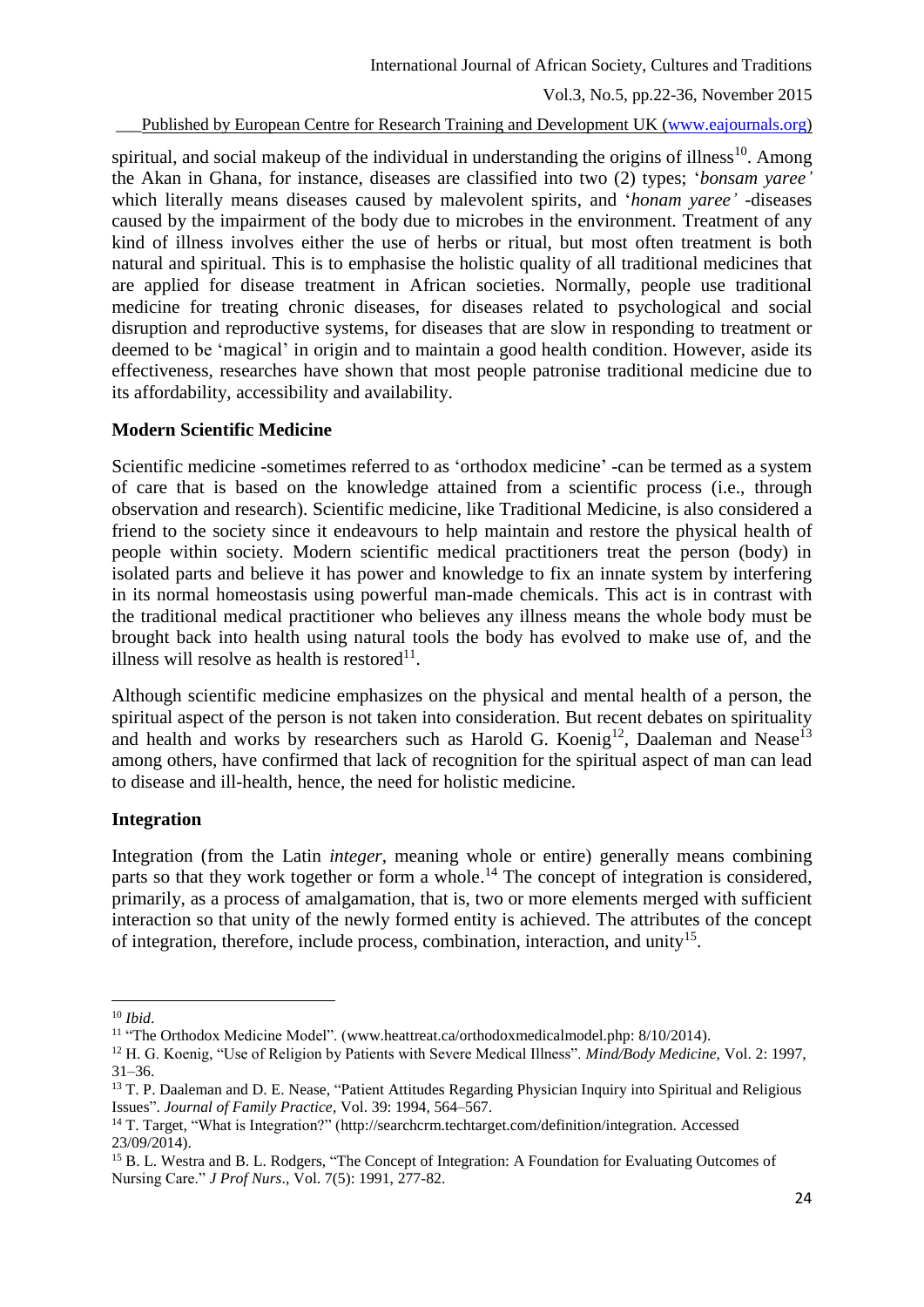Published by European Centre for Research Training and Development UK [\(www.eajournals.org\)](http://www.eajournals.org/)

In the view of Asante and Awornyo, a useful tool for understanding the process of integrating health care system is by employing the negotiated order theory for studying how health care systems emerged which was developed by Anselm Strauss et al.  $(1963)^{16}$ . The theory holds that health systems or organizations occur as individual health practitioners, departments and stakeholders negotiate the terms of interactions with each other. In order for this to be achieved, it is expedient to ensure respect, recognition and collaboration among practitioners –thus traditional and modern scientific. 17

## **RELATING TRADITIONAL AND SCIENTIFIC MEDICINE IN HEALTH CARE**

It is not easy a task incorporating knowledge of traditional medicine into modern health care and ensuring it meets modern safety and efficacy standards. Bringing together traditional and modern medicine faces numerous challenges that arise from differences in how each is practised, evaluated and managed. There is the impossibility of integrating certain aspects of traditional medicine based on spiritual, moral and other fundamental principles into modern scientific medicine. For example, ritual cleansing, incantation and divination will be difficult to be incorporated into modern scientific medicine. However, integrating both systems can help play a major role in the health care delivery system of the country. It will offer mutual benefits for each other and improve the general health care knowledge for the greater welfare of the society. Also, patient will be confident since their health needs will be accessed by doctors in all aspects (physical, mental and spiritual) and coping with various illness will be assessed expediently. This is not to over-rule recent concerns for the spiritual needs for patients' health care in modern medicine. For instance, in Europe and America, studies are being made to rediscover the place of spirituality and religion in medicine and health care, in general.

According to Asante and Awornyo (2013), integrating these two medical systems involves "the introduction of traditional medicines, techniques and knowledge into the country's mainstream health care delivery system and the exposure of the practitioners of both systems to the philosophies and theories of the systems in order to provide an effective preventive and curative treatment for all people".<sup>18</sup> This is to say that the integration should be institutional<sup>19</sup>, consumer-engendered<sup>20</sup>, adaptation<sup>21</sup> and cognitive<sup>22</sup>.

Currently, Ghana has numerous policies and programmes which is aimed at modernising Traditional Medicine so as to make its integration with Modern Scientific Medicine easier. Examples of such initiatives include; the implementation of the Traditional Medicine Practice Act (Act 575) in the year 2000, and the establishment of institutions such as, the Centre for

 $\overline{\phantom{a}}$ 

<sup>21</sup> Adapting each other's processes which include supplementing traditional medical practice with ideas and technology from scientific medicine. That is both structural (division of labour) and non-structural form (TM using modern paraphernalia, cards, consulting room, etc).

<sup>16</sup> *Ibid*., p.257.

<sup>17</sup> World Health Organisation. *Promotion and Development of Traditional Medicine*. (Geneva: WHO Publications, 1978).

<sup>18</sup> *Ibid*., p.257.

<sup>&</sup>lt;sup>19</sup> Institutional Integration here refers to the incorporation of both medical systems through legislation and policies.

 $20$  Consumer Engendered here refers to the consumer's choice of medical system leading to integration.

<sup>&</sup>lt;sup>22</sup> Cognitive Integration implies practitioners of both health care system (Traditional and Modern Scientific Medicine) learning and exchanging background knowledge and skills in each other's field.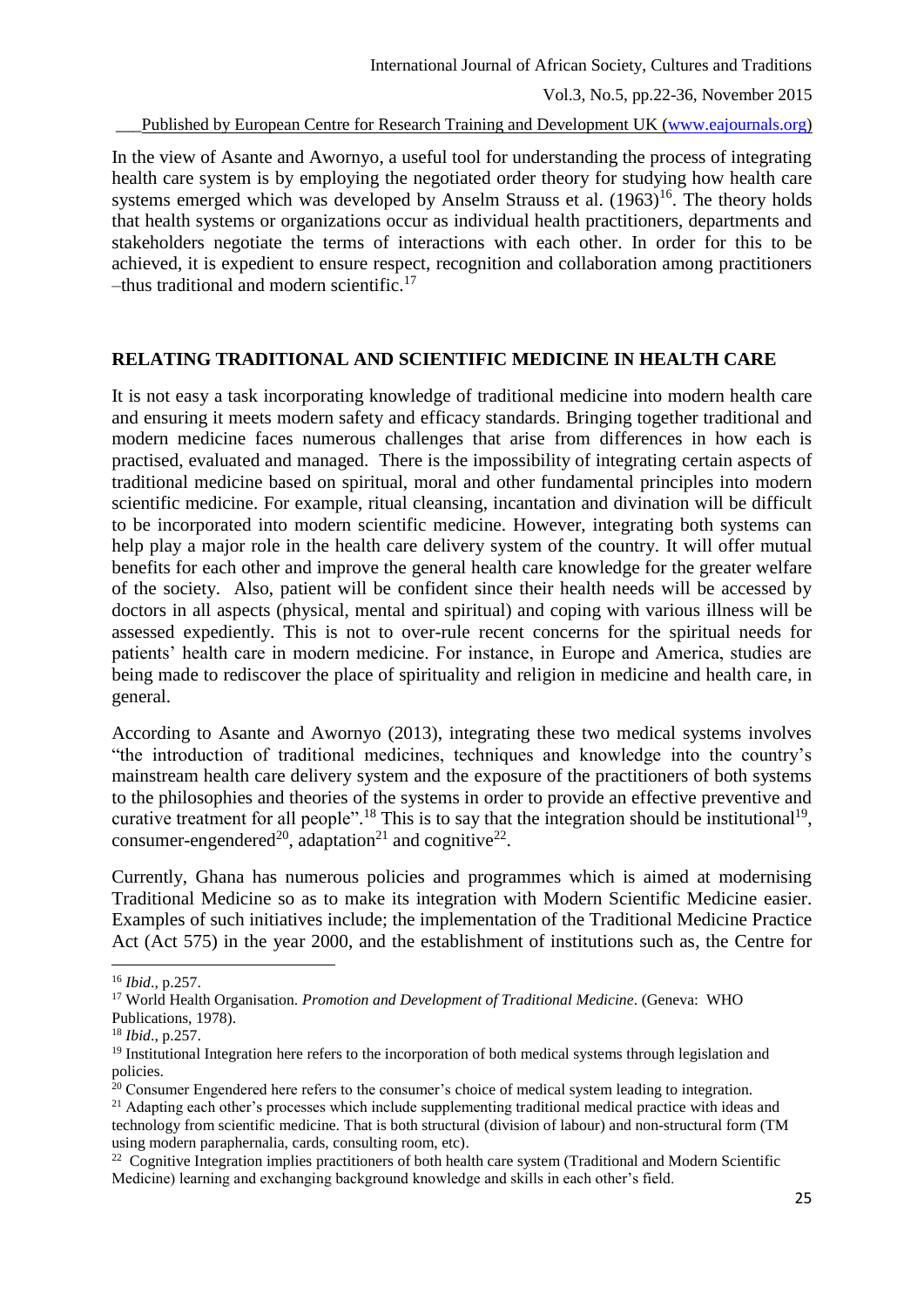Published by European Centre for Research Training and Development UK [\(www.eajournals.org\)](http://www.eajournals.org/)

Scientific Research into Plant Medicine (CSRPM) and the Noguchi Memorial Institute for Medical Research. Also, the introduction of the study of herbal medicine and its related programmes in tertiary institutions, specifically the College of Pharmacy of the Kwame Nkrumah University of Science and Technology and the Faculty of Science at the University of Ghana, are all indications of the steps that government is making in ensuring a successful integration process. However, the researchers deemed it necessary to investigate views/opinions of some Ghanaians at both the basic and professional levels with regard to incorporating traditional and scientific medicines.

### **METHODOLOGY**

The research employed both primary and secondary sources to collate information on traditional and modern scientific medicines. Secondary sources included information gathered from books, articles and journals. Internet sources were, however, used with caution. Primary data were gathered through oral interviews and the administration of questionnaires. A total number of 150 individuals were administered with structured set of questionnaires to solicit for their views. Generally, respondents were selected by way of a non-probability sampling method. Thus, a simple random sampling technique was used by the researchers to select all respondents –both practitioners and non-practitioners (general public). Among medical/health practitioners were; herbalists, traditional birth attendants, general practitioners (medical doctors), nurses, health assistants, physician assistants, traditional bonesetters, pharmacists and midwives. Also, among the general public were; teachers, shop attendants, hospital administrators, drivers, bankers, traders, religious leaders and students. Furthermore, a purposive sampling procedure was used to interview medical practitioners.

Particularly, all respondents were from the Kumasi (Ashanti region) and Akoefe-Avenui (Volta region) communities of Ghana. The two communities were selected as case study areas due to the fact that they have witnessed high level of usage of both traditional and modern medical and medicinal activities that are geared towards addressing the health needs of residents. Both communities share a faire history in terms of the application of traditional and modern scientific medicines in Ghana. Hence, seeking opinions on the need for integrating Traditional Medicine with Modern Scientific Medicine among residents of Kumasi and Akoefe-Avenui was justifiable.

Views of respondents are descriptively and graphically presented in this paper to clearly expatiate key findings and discussions. The research made use of the Statistical Package for Social Sciences (SPSS 16.0 version) to present tables and figures in this paper.

# **EMPIRICAL DATA AND DISCUSSION**

### **Demography of Respondents**

The survey revealed that there were 28 modern scientific medical practitioners, 32 traditional herbal/medical practitioners and 90 members of the general public. Respondents included males (91) and females (59) with different ages, educational, marital and religious backgrounds. The gender distribution of modern scientific medical practitioners was 18 and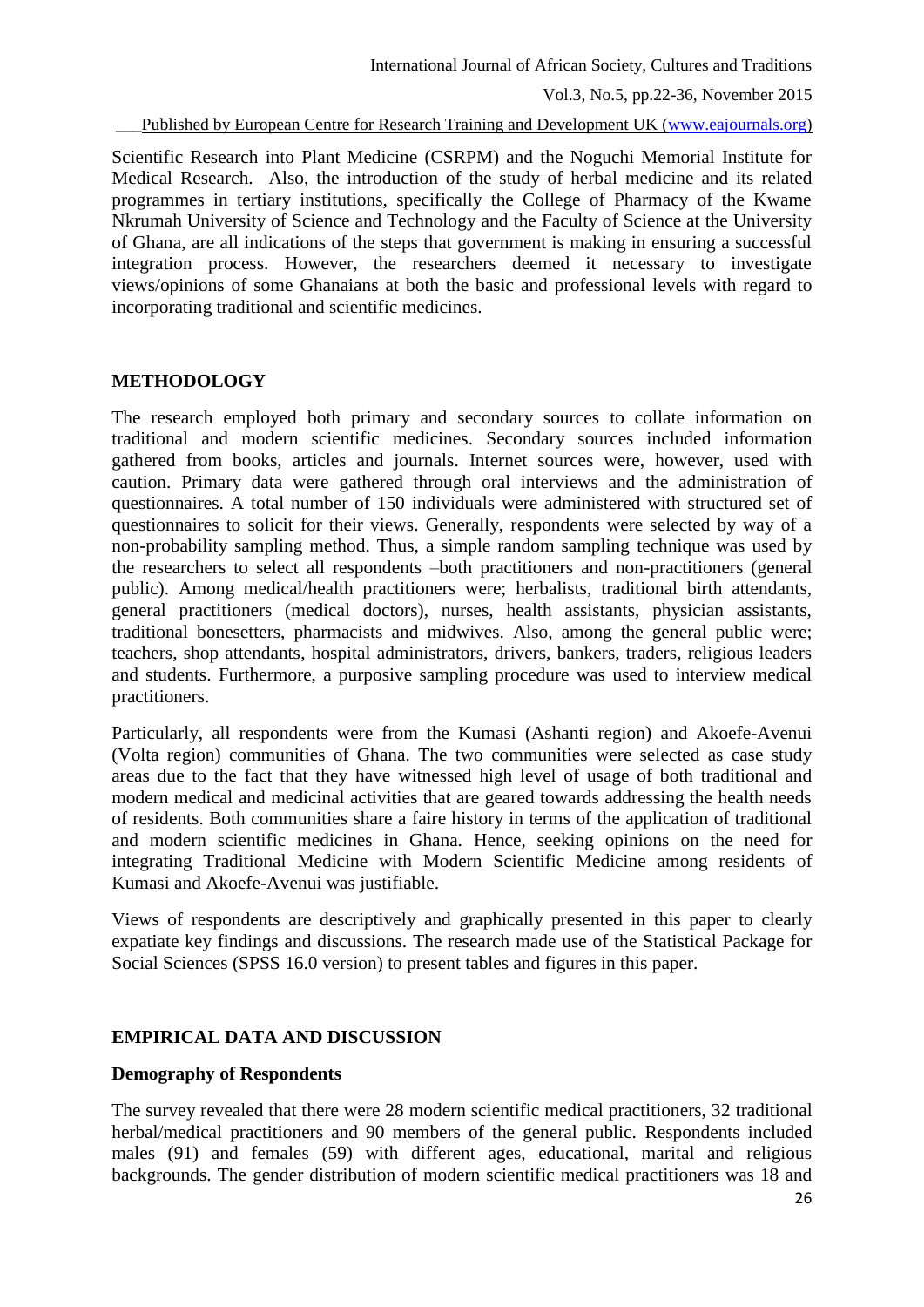Published by European Centre for Research Training and Development UK [\(www.eajournals.org\)](http://www.eajournals.org/)

10 for males and females, correspondingly. From these 10 were between the ages of 18-29, 12 were 30-49 years of age and 6 were  $\geq$ 50 years. The modern scientific medical practitioners were grouped under General Practitioners (10), Specialised Medical Practitioners (3), Health Assistants (5), Nurses (8) and Pharmacists (2). 7 and 21 respondents were Muslims and Christians respectively and their years in service ranged from 0-8 (9), 9-20 (11) and  $\geq$  21 (8). Also, all scientific medical practitioners had obtained tertiary education.

Among traditional medical practitioners were 9 within the age-range of 18-29, 10 within 30- 49 and 13 for ≥50. Respondents included 21 males and 11 females. Respectively, were 10 and 14 traditional medical practitioners who had been in service for 0-8 years and 9-20 years as well as 8 for ≥21 years. While, 19 were herbalists, 8 were traditional birth attendants and 5 were bonesetters. Moreover, there were 5 Muslims, 8 Christians and a majority of 19 traditionalists. In relation to their educational background, 2 respondents had no formal education, as against 12 and 18 who had obtained basic and secondary education, correspondingly. Significantly, it was identified that none of this section of respondents had received tertiary level of education.

The survey revealed that among the general public, were 52 males and 38 females. Age distribution from this group comprised of 42 for 18-29, 38 for 30-49 and 10 for  $\geq 50$ . Those who have no formal education were 18 and those with basic education, secondary education and tertiary education accounted for 27, 41 and 14, respectively. The table below illustrates the entire socio-demographic characteristics of all respondents.

| <b>Variables</b>           | <b>Traditional</b><br><b>Medicine</b><br><b>Practitioners</b><br>$(n^{23}=32)21.3\%$ | <b>Modern Scientific</b><br><b>Medical</b><br><b>Practitioners</b><br>$(n=28)18.7%$ | <b>General Public</b><br>$(n=90)$ 60% | <b>Total</b><br>150<br>100% |
|----------------------------|--------------------------------------------------------------------------------------|-------------------------------------------------------------------------------------|---------------------------------------|-----------------------------|
| Gender                     |                                                                                      |                                                                                     |                                       |                             |
| Male                       | 21                                                                                   | 18                                                                                  | 52                                    | 91 (60.7%)                  |
| Female                     | 11                                                                                   | 10                                                                                  | 38                                    | 59 (39.3%)                  |
| Age in Years               |                                                                                      |                                                                                     |                                       |                             |
| 18-29                      | 9                                                                                    | 10                                                                                  | 42                                    | 61(40.7%)                   |
| 30-49                      | 10                                                                                   | 12                                                                                  | 38                                    | $60(40\%)$                  |
| 50 and above               | 13                                                                                   | 6                                                                                   | 10                                    | 29 (19.3%)                  |
| Religion                   |                                                                                      |                                                                                     |                                       |                             |
| Muslim                     | 5                                                                                    | 7                                                                                   | 12                                    | 24 (16%)                    |
| Christian                  | 8                                                                                    | 21                                                                                  | 47                                    | 76 (50.7%)                  |
| Traditionalist             | 19                                                                                   |                                                                                     | 26                                    | 45 (30%)                    |
| No affiliation             |                                                                                      |                                                                                     | 15                                    | $15(10\%)$                  |
| <b>Educational Status</b>  |                                                                                      |                                                                                     |                                       |                             |
| No Formal Education        | $\overline{2}$                                                                       |                                                                                     | 18                                    | 20 (13.3%)                  |
| <b>Basic Education</b>     | 12                                                                                   |                                                                                     | 27                                    | 39 (26%)                    |
| <b>Secondary Education</b> | 18                                                                                   |                                                                                     | 41                                    | 59 (39.3%)                  |
| <b>Tertiary Education</b>  |                                                                                      | 28                                                                                  | 14                                    | 42 (28%)                    |
| <b>Years of Service</b>    |                                                                                      |                                                                                     |                                       |                             |

**Table 1: Socio-demographic background of respondents in Kumasi and Akofe-Avenui.**

**<sup>.</sup>** <sup>23</sup> 'n' -represents the total sampling size used in the research (n=150).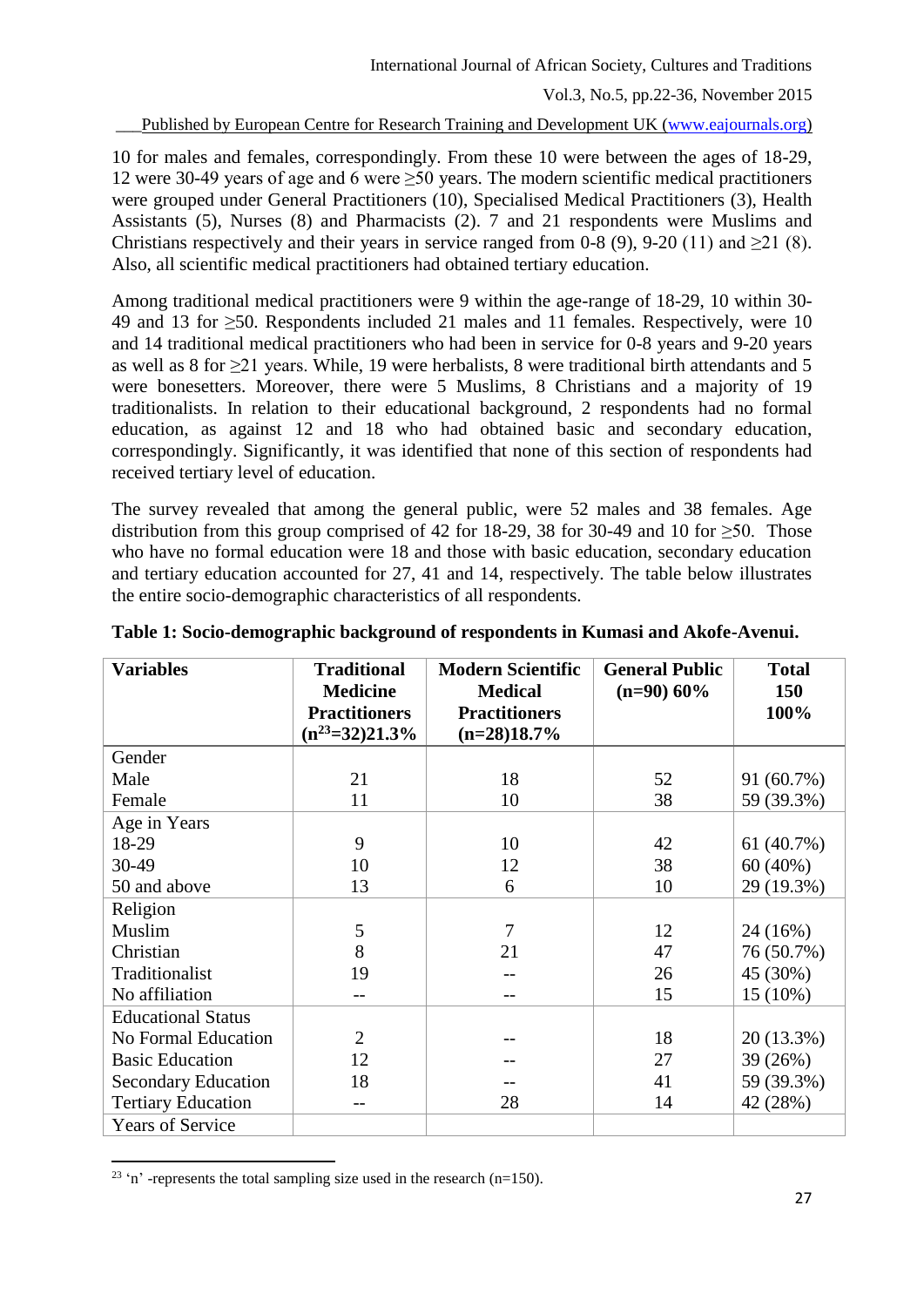International Journal of African Society, Cultures and Traditions

Vol.3, No.5, pp.22-36, November 2015

| $0 - 8$                      | 10 | 9              | 19 (12.7%)   |
|------------------------------|----|----------------|--------------|
| $9 - 20$                     | 14 | 11             | 25 (16.7%)   |
| 21 and above                 | 8  | 8              | $16(10.7\%)$ |
| Qualification in             |    |                |              |
| Scientific Medical           |    |                |              |
| Practice                     |    | 10             | $10(6.7\%)$  |
| <b>General Practitioners</b> |    | 3              | 3(2%)        |
| Specialised                  |    | 5              | $5(3.3\%)$   |
| <b>Health Assistants</b>     |    | 8              | $8(5.3\%)$   |
| <b>Nurses</b>                |    | $\overline{2}$ | $2(1.3\%)$   |
| Pharmacists                  |    |                |              |
| Groups in Trad.              |    |                |              |
| <b>Medical Practice</b>      |    |                |              |
| <b>Herbalists</b>            | 19 |                | 19 (12.7%)   |
| <b>Traditional Birth</b>     | 8  |                | $8(5.3\%)$   |
| <b>Attendants</b>            | 5  |                | $5(3.3\%)$   |
| <b>Bonesetters</b>           |    |                |              |
|                              |    |                |              |

Published by European Centre for Research Training and Development UK [\(www.eajournals.org\)](http://www.eajournals.org/)

# **Knowledge and Usage of Medicines**

The research indicated that all respondents (90) from the general public indicated their knowledge about medicines whether modern scientific or traditional in their communities. As a matter of fact, all remaining respondents also shared high knowledge on medicine due to their profession as medical practitioners. As respondents were residents of two different towns, it was appropriate to identify their simple perceptions of the use of medicine. Respondents exhibited high awareness of modern scientific medicine and traditional herbal medicine and medical services in their districts.

Many respondents explained traditional medicine as involving the use of natural remedies (herbs and animal products) in disease treatment; the form of medicine indigenous to a group of people; herbs, roots, barks, branches, seeds and other natural liquids for preventing and promoting human health. Others understood traditional medicine as the basic form of treatment and medicine common among Africans usually involving spiritual invocations. In this sense, respondents defined traditional medicine bringing to light its holistic nature in terms of treatment (health restoration).

Respondents, on the other hand, explained orthodox/scientific medicine as the main form of treatment available to everybody in clinics, hospitals, and other health centres across Ghana. In their opinion, some respondents indicated that this form of medicine was also referred to as western or modern medicine, treatment involving chemicals, scientific diagnosis and prognosis as well as surgeries and 'operations'. In their view this form of medicine was highly acknowledged by many people due to its systematic, hygienic, and developed processes.

In respect of the usage of a particular form of medicine, 37 respondents representing 24.7% indicated that the only form of medicine suitable for them was traditional herbal medicine. Also, 48 respondents (32%) mentioned that orthodox/scientific medicine was their preferred choice of medicine. However, 65 respondents (43.3%) further stated that they prefer both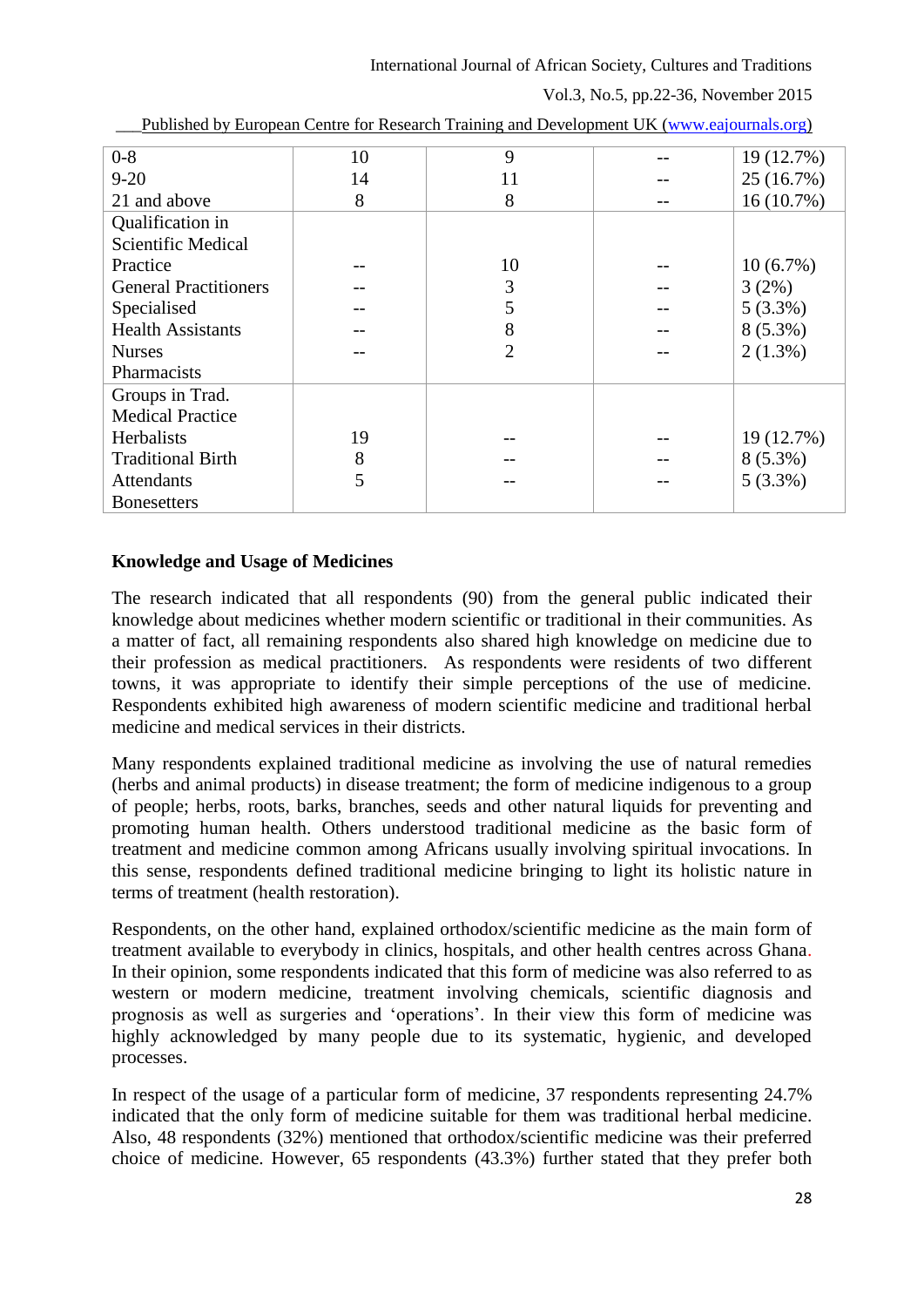Published by European Centre for Research Training and Development UK [\(www.eajournals.org\)](http://www.eajournals.org/)

forms of medicine when it comes to treating infirmities. The research revealed that respondents who indicated their commitment to traditional medicine attributed it to the lack of modern health care facilities in the villages and communities. They also mentioned that, though such facilities were available it lacked proper management and human resource. Others, however, indicated that there is a changing attitude towards the visiting of traditional healers as it has become fairly acceptable in spite of the proliferation of hospitals and clinics in their districts. Respondents added that traditional medicine was identical to their cultural identity as a people; it is also recommended by families and modern practitioners.

On the other hand, respondents stated that their affiliation to orthodox medicine was basically due to its efficacy and hygienic processes involved in its services. Other respondents also affiliated with modern scientific medicine due to its availability, infrastructure and formal status within the society. That notwithstanding most respondents attributed their usage of both medicines to their singular purpose, which is, disease treatment and health restoration. Respondents mentioned some of the diseases which they have been treated of (by both traditional and modern scientific medicines) as including; tuberculosis, malaria, hepatitis B, fever, ulcer, broken bones, hernia, cancer, impotency, arthritis, boil, toothache, headache, chicken pox, ring worm infections, haemorrhoids, gonorrhoea, premature ejaculation, syphilis and convulsion.

Respondents, however, were not unaware of the limitations envisaged in the use of any form of medicine, either traditional of modern scientific/orthodox medicine. In an interview, some respondents indicated that every medical field has its own limitations in that not all medicines can cure all diseases. What might be easily treated by one medicine may be difficult for another. They mentioned some limitations as; poor diagnosis of diseases in traditional medicine, treatment complications and prevalent side-effects in modern scientific medicine.

In responding to the question as to whether or not there is a difference between traditional medicine and orthodox/scientific medicine, 108 of them said yes as against 42 who said no. Among the 108 respondents, the difference was that traditional medicine is basically concerned with natural products; herbs, roots and other parts of plants and animals; it has less or no side effects; it is common to all people and easy to apply. They added that while (some) traditional medicine has no and/or little scientific basis; orthodox medicine is by objective scientific in approach, purpose and character.

Also, in response to the appreciation of traditional medicine, on one hand and orthodox medicine on the other, in Ghana, respondents shared diverse views. While some respondents believed it was highly appreciated, others thought otherwise. Meanwhile, a number of them believed that it was not appreciated. Responses to this are represented in the table and figure below.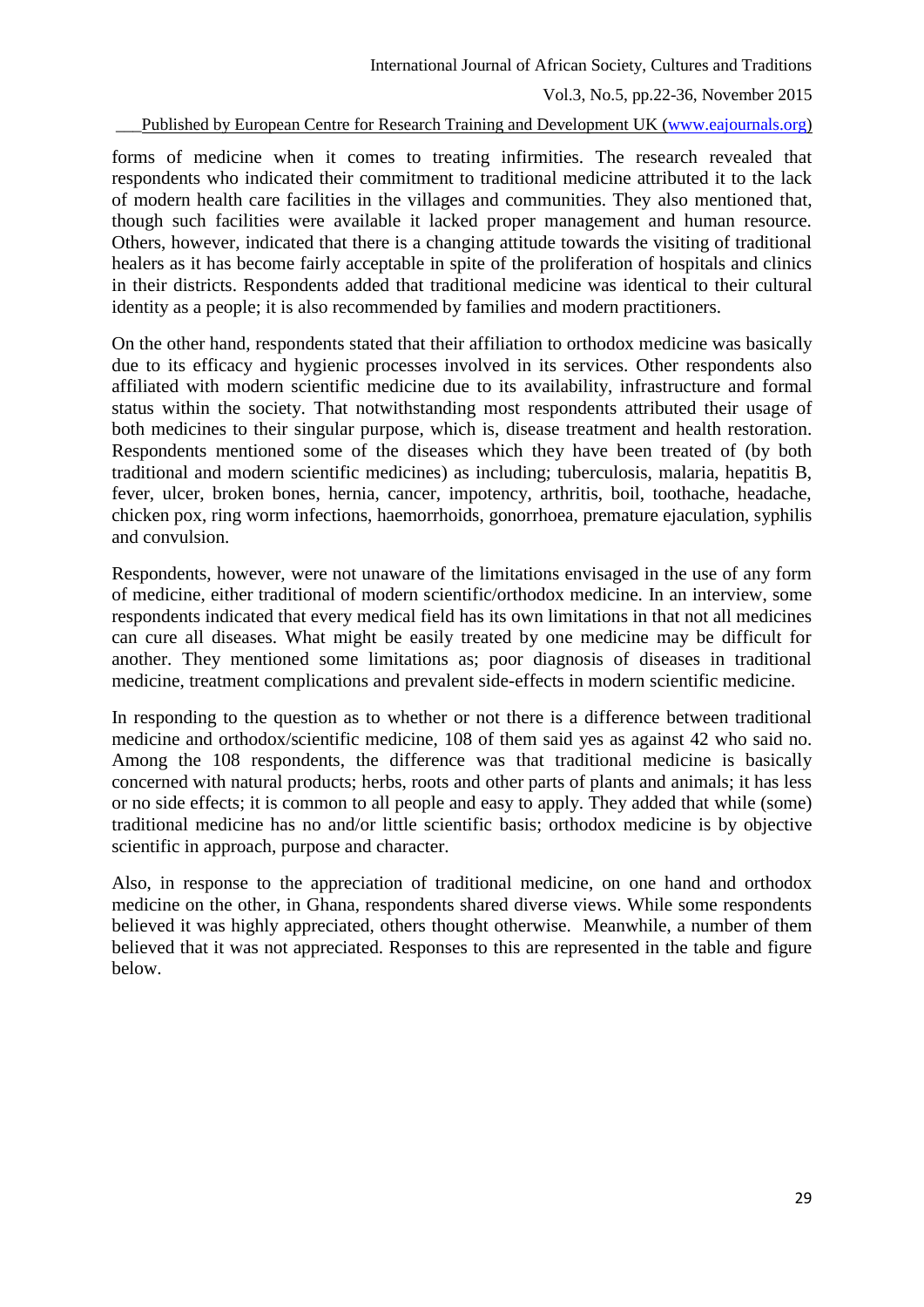Published by European Centre for Research Training and Development UK [\(www.eajournals.org\)](http://www.eajournals.org/)

|                                                                 |                | <b>Total</b>   |                                                      |            |             |            |
|-----------------------------------------------------------------|----------------|----------------|------------------------------------------------------|------------|-------------|------------|
| <b>Appreciation of</b><br><b>Traditional</b><br><b>Medicine</b> | Appreciated    | <b>Less</b>    | <b>Highly</b><br>appreciated appreciated appreciated | <b>Not</b> | No idea     |            |
| Appreciated                                                     | 39             | $\overline{0}$ | 0                                                    | $\theta$   | 0           | 39(26%)    |
| Less appreciated                                                | 4              | 6              | 37                                                   | 0          | 0           | 47 (31.3%) |
| Highly<br>appreciated                                           | $\overline{0}$ | $\overline{0}$ | 22                                                   | 0          | 0           | 22 (14.7%) |
| Not appreciated                                                 | 0              | $\Omega$       | 28                                                   | 0          | 0           | 28 (18.7%) |
| No idea                                                         | 0              | 0              | ↑                                                    |            | 11          | 14 (9.3%)  |
| Total                                                           | 43 (28.7%)     | 6(4%)          | 89 (59.3%)                                           | $1(0.7\%)$ | $11(7.3\%)$ | 150 (100%) |

| Table 2: Cross-tabulation of respondents' appreciation of traditional medicine and |  |  |  |
|------------------------------------------------------------------------------------|--|--|--|
| orthodox medicine                                                                  |  |  |  |



## **Fig.1: Graphical distribution of respondents' appreciation of traditional medicine and orthodox medicine**

Furthermore, according to 89 respondents, traditional medicine as a means of treatment can be put on the same level as orthodox medicine. It was, however, stated by 44 respondents that such equality was in no way permissible, while 17 respondents did not have any idea.

# **Reasons and Relevance for the Preference of a Particular Medicine**

With regards to the purpose and relevance of treatment, a majority of 114 respondents representing (76%) stated that medical treatment were essential to human development. Meanwhile 31 (20.7%) were not of similar opinion. The remaining 5 (3.3%) respondents shared no idea as to whether or not treatment in general was a relevant course. In view of the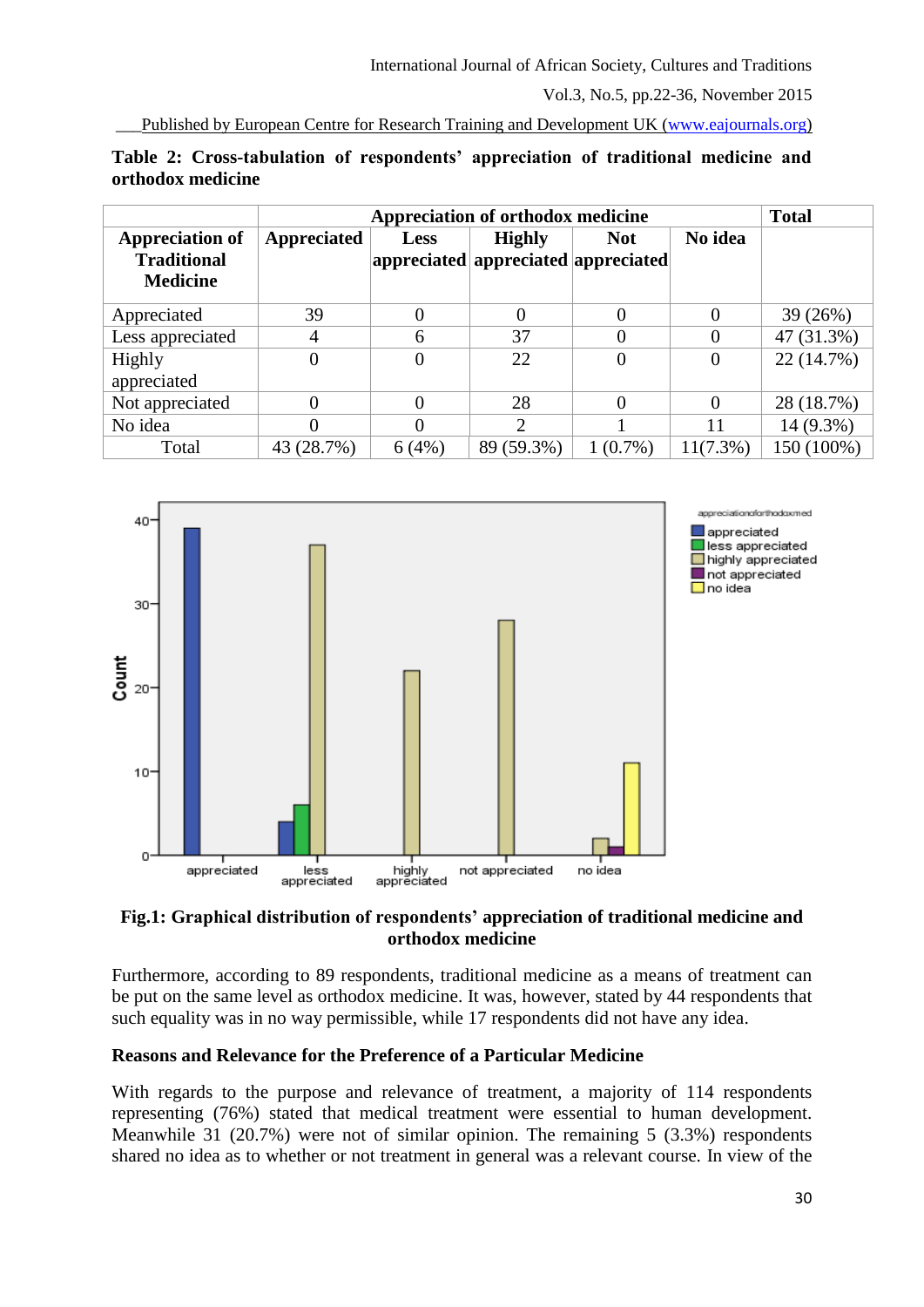Published by European Centre for Research Training and Development UK [\(www.eajournals.org\)](http://www.eajournals.org/)

above, respondents mentioned that, they are familiar with seeking treatment in hospitals, clinics, specialists, native doctors, religious/spiritual leaders and herbalists. Respondents' views are as well expressed in the table and figure below.

| <b>Place for Treatment</b>  | <b>Frequency</b> | Percent | <b>Valid</b><br><b>Percent</b> | <b>Cumulative</b><br><b>Percent</b> |
|-----------------------------|------------------|---------|--------------------------------|-------------------------------------|
| General hospitals           | 44               | 29.3    | 29.3                           | 29.3                                |
| Clinics                     | 35               | 23.3    | 23.3                           | 52.7                                |
| Specialist                  | 13               | 8.7     | 8.7                            | 61.3                                |
| <b>Native Doctor</b>        | 9                | 6.0     | 6.0                            | 67.3                                |
| Religious/Spiritual leaders | 29               | 19.3    | 19.3                           | 86.7                                |
| Herbalists                  | 20               | 13.3    | 13.3                           | 100.0                               |
| <b>Total</b>                | 150              | 100.0   | 100.0                          |                                     |

**Table 3: Places for receiving treatment according to respondents**



**Fig. 2: Graphical distribution of places for receiving treatment**

Furthermore, in responding to the motives that can influence preference to a particular form of medicine or treatment, respondents cited various reasons. The research identified such reasons as: free treatment and care in some health care and institutions, proper/good medical services and care by practitioners in modern health services and the potency and accessibility of the preferred medicine. Others stated that their preference for a particular medicine may be due to high cost in medical treatment and care of the other as well as the ability for a medical treatment/care to ensure and maintain wholistic treatment (by providing spiritual assistance and guidance).

In responding to the accessibility of traditional medical services, 56 respondents were of the view that traditional medicine and healers were easily accessible. They added that the received under this form of treatment far outweighed that of the orthodox medical care. They further indicated that the work of the traditional healer was a more personalised one leading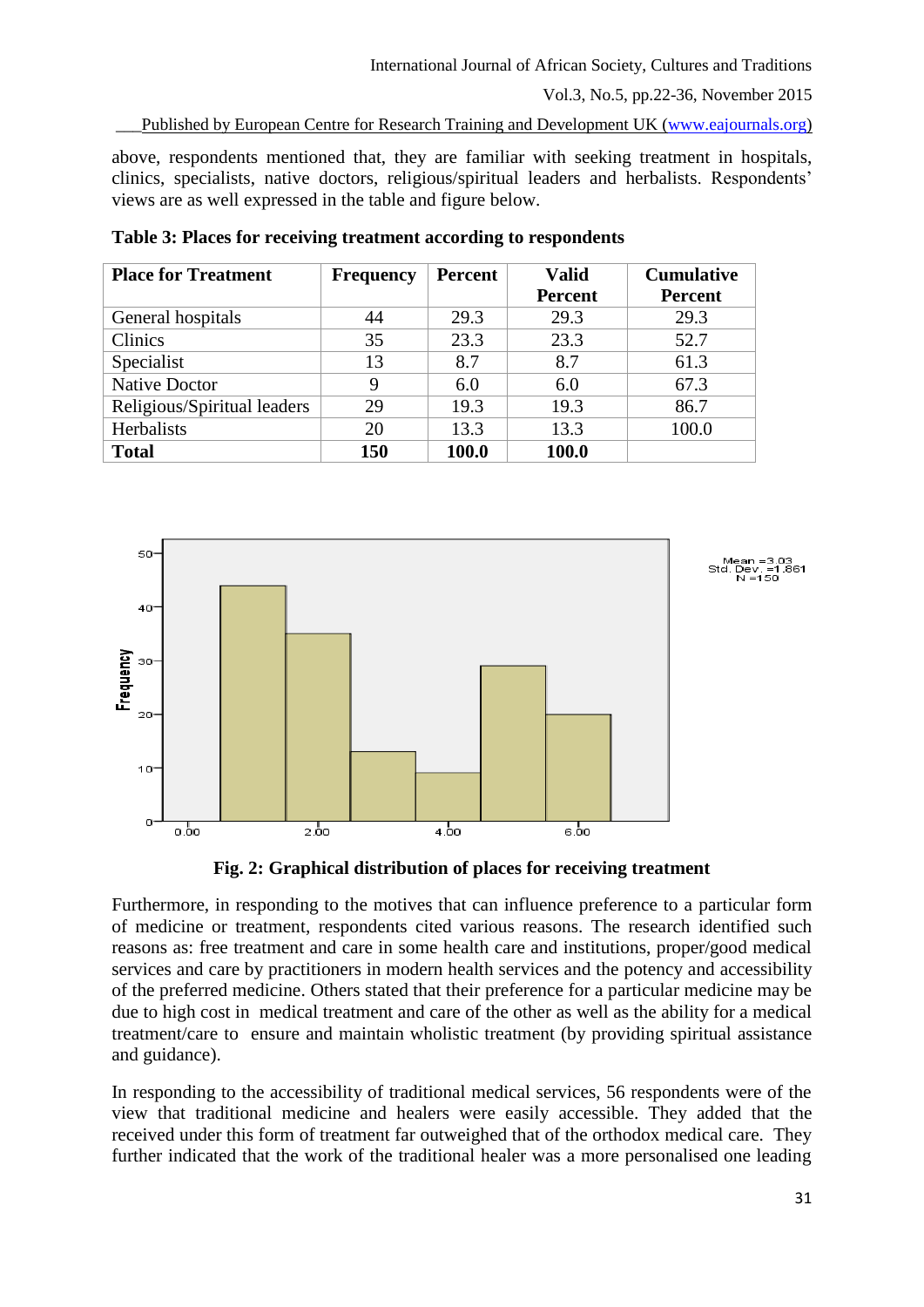#### International Journal of African Society, Cultures and Traditions

Vol.3, No.5, pp.22-36, November 2015

Published by European Centre for Research Training and Development UK [\(www.eajournals.org\)](http://www.eajournals.org/)

to wholistic treatment –from diagnosing health problems to removing bad omens. However, the remaining 94 respondents taught otherwise. The table and figure below present the distribution of respondents view in respect of these reasons.

| <b>Reasons for preference of</b><br>medicine                       | <b>Frequency</b> | <b>Percent</b> | <b>Valid</b><br><b>Percent</b> | <b>Cumulative</b><br><b>Percent</b> |
|--------------------------------------------------------------------|------------------|----------------|--------------------------------|-------------------------------------|
| Free treatment and care in<br>some health care and<br>institutions | 12               | 8.0            | 8.0                            | 8.0                                 |
| Proper/good medical services<br>and care                           | 40               | 26.7           | 26.7                           | 34.7                                |
| Potency of the preferred<br>medicine                               | 21               | 14.0           | 14.0                           | 48.7                                |
| Accessibility of the preferred<br>medicine                         | 26               | 17.3           | 17.3                           | 66.0                                |
| High cost in medical<br>treatment and care                         | 21               | 14.0           | 14.0                           | 80.0                                |
| Ability to ensure and<br>maintain wholistic treatment              | 22               | 14.7           | 14.7                           | 94.7                                |
| <b>Traditional nature</b>                                          | 8                | 5.3            | 5.3                            | 100.0                               |
| Total                                                              | 150              | 100.0          | 100.0                          |                                     |

**Table 4: Reasons for preference of medicine**





### **Integrating Traditional Medicine in Modern Health care**

While, 107 respondents indicated that it is relevant to integrate traditional herbal medicine into modern scientific health care, 39 respondents taught otherwise and 4 had no idea. In

Mean =3.68<br>Std. Dev. =1.747<br>N =150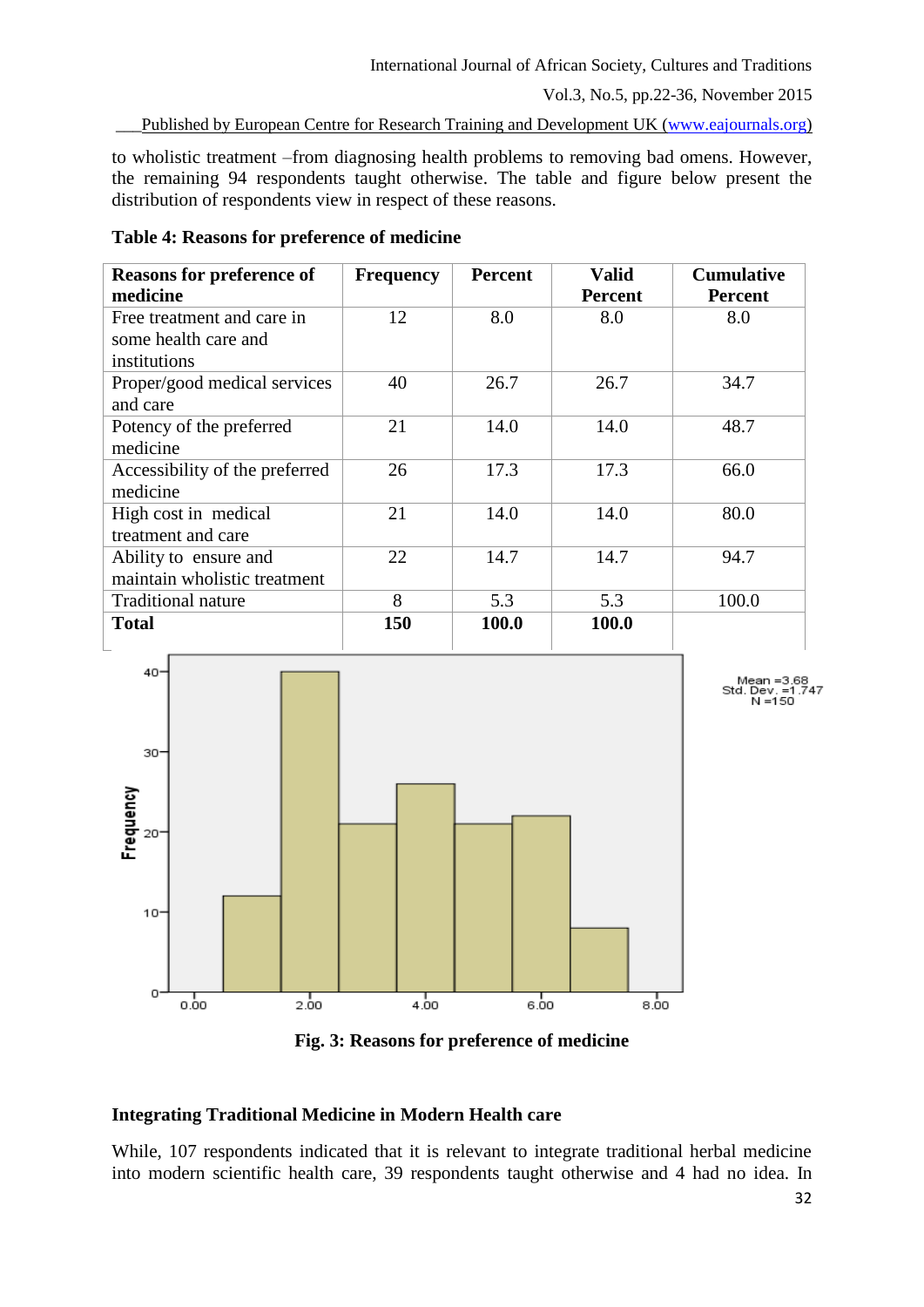International Journal of African Society, Cultures and Traditions

Vol.3, No.5, pp.22-36, November 2015

Published by European Centre for Research Training and Development UK [\(www.eajournals.org\)](http://www.eajournals.org/)

responding to the question whether or not traditional medicine and modern scientific medicine can be integrated in Ghana, 93 respondents representing 62% said yes, and 57 (38%) said no. Again, out of the 93 respondents who believed in integrating both forms of medicines, 26 respondents believed that traditional medicine must be integrated with the kind of health care provided in all government health institutions (hospitals), 24 respondents mentioned private health institutions, while 43 of them mentioned that both health institutions should be integrated with traditional medical services. According to some respondents, this will make both medicines readily available to patients in all situations. Others stated that as a result this will help put a check on the medicines provided, in order to ensure that they are made under good hygienic conditions to promoting proper health conditions of persons.

In addition, 52 (34.7%) respondents stated that there were factors that may affect an integration of traditional medicine with orthodox medicine. However, 83 (55.3%) respondents were of the view that integration between them was free of adverse factors, while 15 (10%) respondents shared no idea. Amid respondents, keen among these factors that affect such as integration were; difference in practitioners educational background, lack of infrastructures to occupy both forms of treatment and patients' readiness to apply both medicines in times of disease treatment. Respondents believed that to ensure and enhance the establishment of the relationship between traditional and orthodox medicine the following factors should be considered.

- $\triangleright$  Practitioners' preparedness to work together
- $\triangleright$  Proper monitoring of medical activities
- $\triangleright$  Proper training of medical personnel to co-habit cordially
- $\triangleright$  National recognition of traditional and scientific medicine as equal means for treatment
- $\triangleright$  Proper regulatory policies to govern the integration of medical treatment
- Eradication of ill-conception about traditional medicine for development and viceversa

# **VIEWS ON INTEGRATION OF TRADITIONAL AND MODERN SCIENTIFIC MEDICAL SYSTEMS**

### **Position of Modern Scientific Practitioners**

Through the investigations made, it was revealed that most modern scientific practitioners were of the opinion that traditional medicine should be integrated into formal health care delivery system. They explained that working as a team would afford them the chance to study traditional medical ideas and practices. However, some Medical Doctors (General Practitioners) were of the view that practitioners of traditional medicine should be registered and their medications tested to determine its efficacy just as it is done in modern scientific medical system. Also, others, who objected to the integration, explained that both systems have different ideologies or philosophies of what constitute illness and body function. Since the two medical systems were not the same there would be a likelihood of conflict hence integration would not be possible.

### **Traditional Medical Practitioners**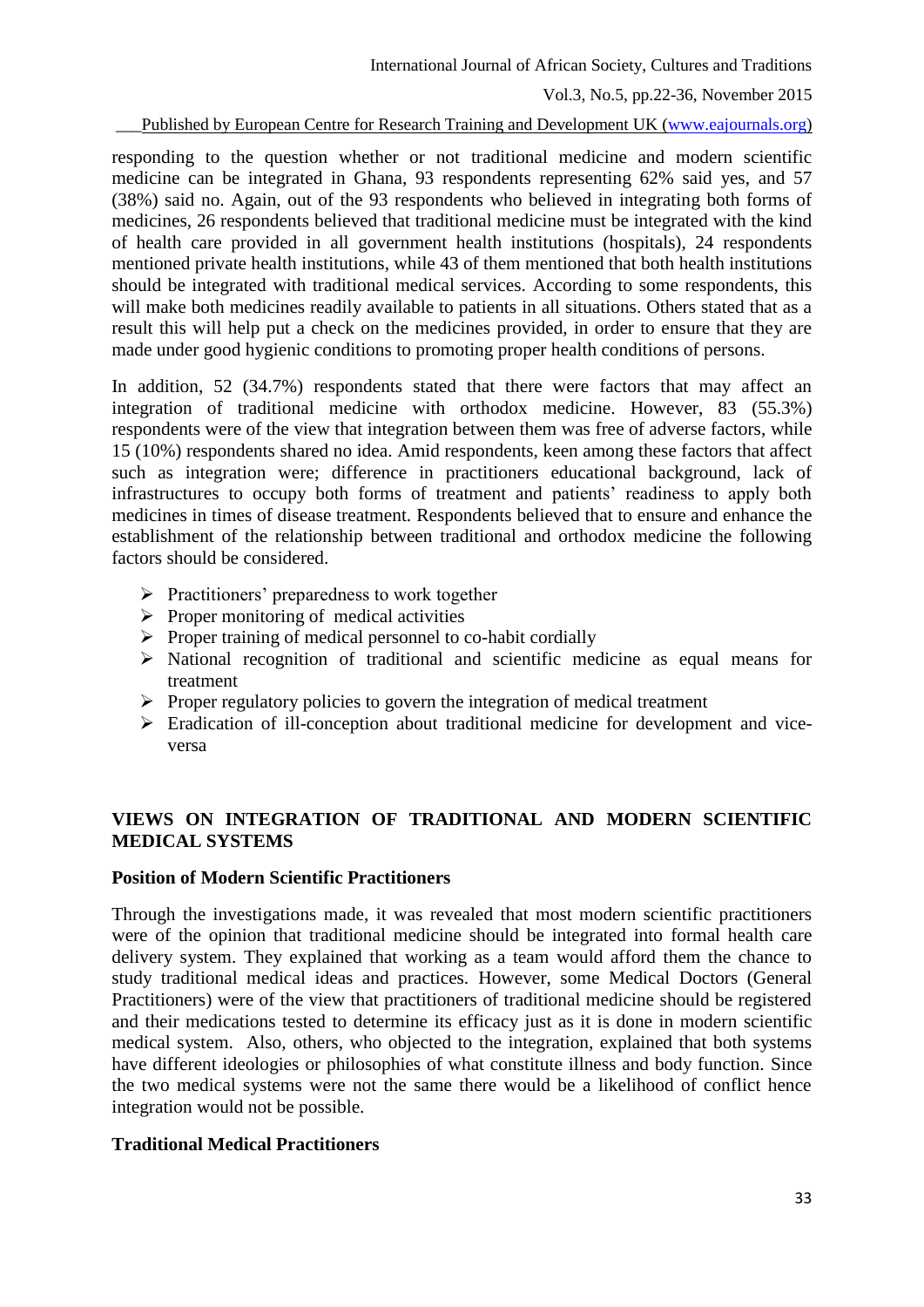Published by European Centre for Research Training and Development UK [\(www.eajournals.org\)](http://www.eajournals.org/)

The responses of the traditional medical practitioners from interviews granted revealed that many traditional healers were reluctant to work with health professionals in hospitals and clinics. This, some stated, was as a result of the nature of their profession. In the views established by most of them, practitioners such as herbalists, traditional birth attendants (TBAs) and bonesetters could easily be emerged into the modern scientific practices because their practices is somehow similar but they are not willing to be integrated with modern scientific health system since the modern scientific medical practitioners perceive themselves as superior to them. Another issue raised is that they would not subject their medicines to scientific testing since their remedies are mostly given to them by their ancestors and through spiritual means. They also made a claim that their line of work was different in nature and character as compared to modern scientific/orthodox medicine.

### **OBSERVATIONS**

The study made known that both Modern Scientific and Traditional Medicines are the backbone of general medical practices in both rural and urban societies in Ghana. Again, it revealed that all medicines irrespective of its nature was primarily purposed to ensure healing through treatment and proper health care. Hence, their integration will offer mutual benefits for each other and improve the general health care knowledge for the greater welfare of the society.

It was further observed that the idea of integration was supported by most respondents. They suggested for a system to be designed to allow the regulation of traditional medicine -which is of low recognition in the national health care system though indigenous to the two communities -to be at par with Western/Modern Scientific Medicine. That is also to say, it must: have a scope of research, comply with health and safety regulations and fulfil requirements of regulatory authorities. Respondents stipulated that integration would help get the best out of both forms of medicines. The purpose of the integration is to ensure wholistic health restoration, proper monitoring in the dispensation of medicinal products and medical service delivery in Ghana.

Significantly, it was identified that many medical personnel (particularly doctors) by way of interview expressed their delight in the incorporation of traditional medicine and modern scientific medicine. Finally, the study observed that the collaboration of both health systems (modern scientific and traditional medicine) was so far found to be very minimal. This seems to stem mainly from unrelenting negative attitudes among users and among practitioners to one another.

### **IMPLICATIONS OF THE STUDY**

Medicine and health care exist for all people in different categories. It is the main aim of every individual/nation to ensure proper health care system to promote general wellbeing in an era when good health has been considered as the vehicle for human development. According to Daniel Bour, "(Good) Health is a vehicle for achieving development and also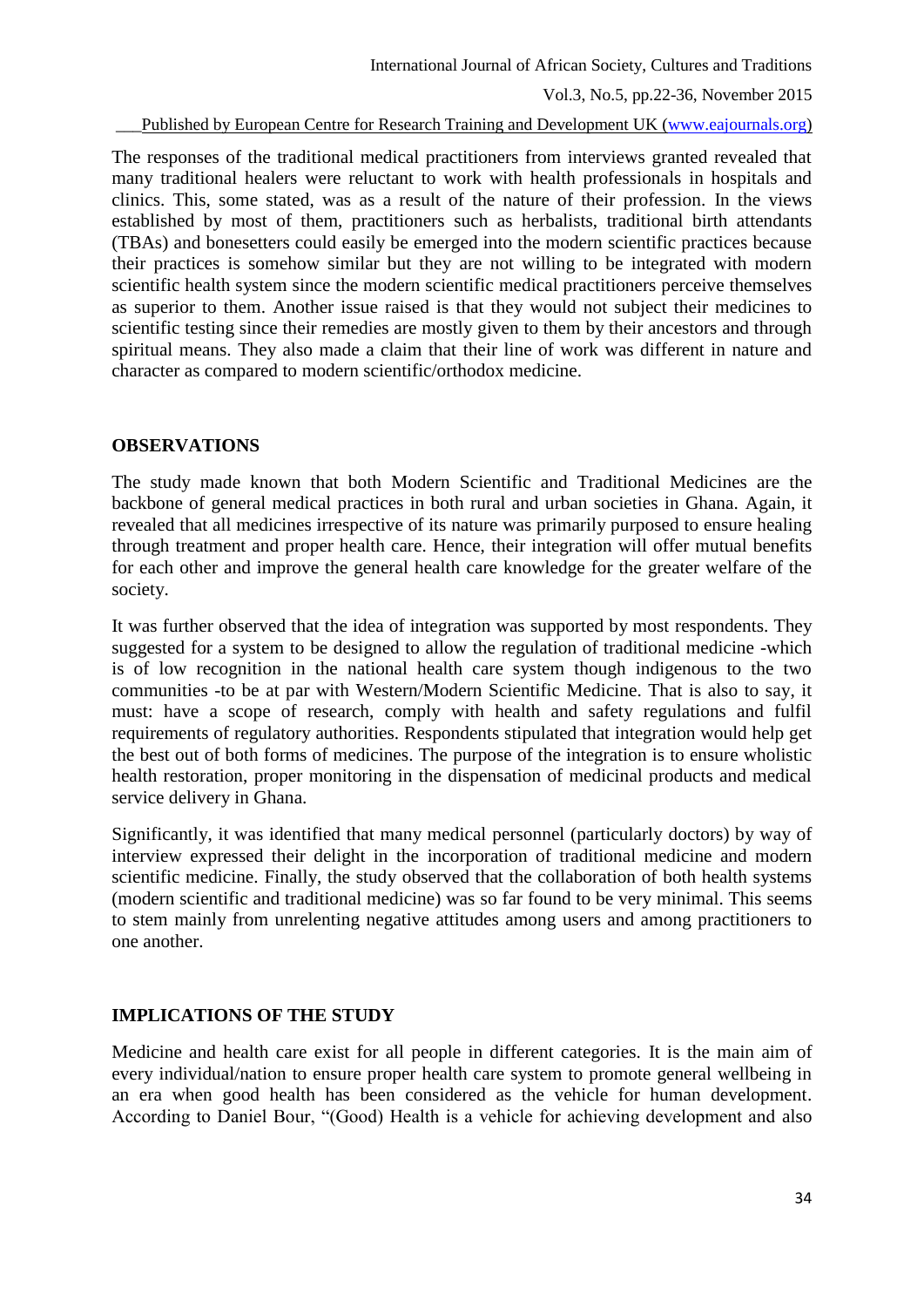Published by European Centre for Research Training and Development UK [\(www.eajournals.org\)](http://www.eajournals.org/)

an end of development".<sup>24</sup> In view of this, the research elaborates on the immense contribution of traditional and scientific medicine in the quest of promoting and maintaining proper and quality health care in Ghana. This will go a long way to help promote both remedies, particularly Traditional Medicine. It, also, clearly brings out distinctions between Traditional Medicine and Modern Scientific Medicine which is an area of concern for major stakeholders in the health care sector. This will assist in addressing issues pertaining to the fusion of medical practitioners (both traditional and modern scientific) to ensuring their collaboration in modern health care system in Ghana and across Africa. Furthermore, the study significantly has sought and outlined proper means to harness the differences in both medical practices to making their integration a possibility. This therefore serves as a clue for both private-owned and national medical institutions on how to collaborate the two forms of medicines for good health outcome and patient satisfaction.

#### **CONCLUSION AND RECOMMENDATION**

**.** 

The study was taken to explore the views that people hold concerning the integration of traditional and modern scientific medicine, with the Kumasi Metropolis and Akofe-Avenui as case study areas. Though findings were from a cross-section of the populace of the two towns, views gathered are in actual fact rudimental to the development of integration between Traditional and Modern Scientific Medicines in Ghana. Indeed, though distinct from each other in nature, process and presentation, both medical systems are highly patronised in Kumasi and Akofe-Avenui. However, Modern Scientific Medicine is highly recognised and given the needed support by government and other affluent individuals almost at the neglect of Traditional Medicine. This in a ways has rendered their fusion problematic across the country. As a result, to make the incorporation of Traditional Medicine and Modern Scientific Medicine possible, it is recommended that traditional medical practitioners be given recognition in development programmes concerning health care. As seen earlier, the modern scientific medical practitioners have been acknowledged in the main health care systems nationwide. It is therefore advisable to give the traditional medical practitioner similar platform so that they will also be very much recognised. Despite the passage of the Traditional Medicine Practice Act (Act 575) in the year 2000 and the setting up of institutions to formally promote traditional medicine, its recognition, in general terms, is on the low. In reality, it is only few institutions whose traditional medical practices are officially recognized by government.

In addition, more research should be undertaken to investigate all aspects of traditional medicine to improve methods, techniques and the composition of traditional medicine. Through this means, ill-perceptions about the medical system as unhygienic, in particular, will be eradicated. Also, information on the positive aspects of integration should be communicated to all stake holders and decision makers in order to motivate supports geared towards promoting Traditional and modern scientific medical practices. Moreover, there must be regular discussion and dialogue amongst practitioners of the two medical systems. From the research, it was realised that some modern scientific medical practitioners perceive themselves as superior to traditional medical practitioners. On the other, some traditional practitioners were also unwilling to be integrated with their counterparts since they share

<sup>24</sup> Daniel Bour, "Religion, Science and Development". In: Chrales Marfo (Ed), *Reflections on Religion and Science*, KNUST, (pp:58-75) (University Printing Press: Kumasi, 2008). p.69.